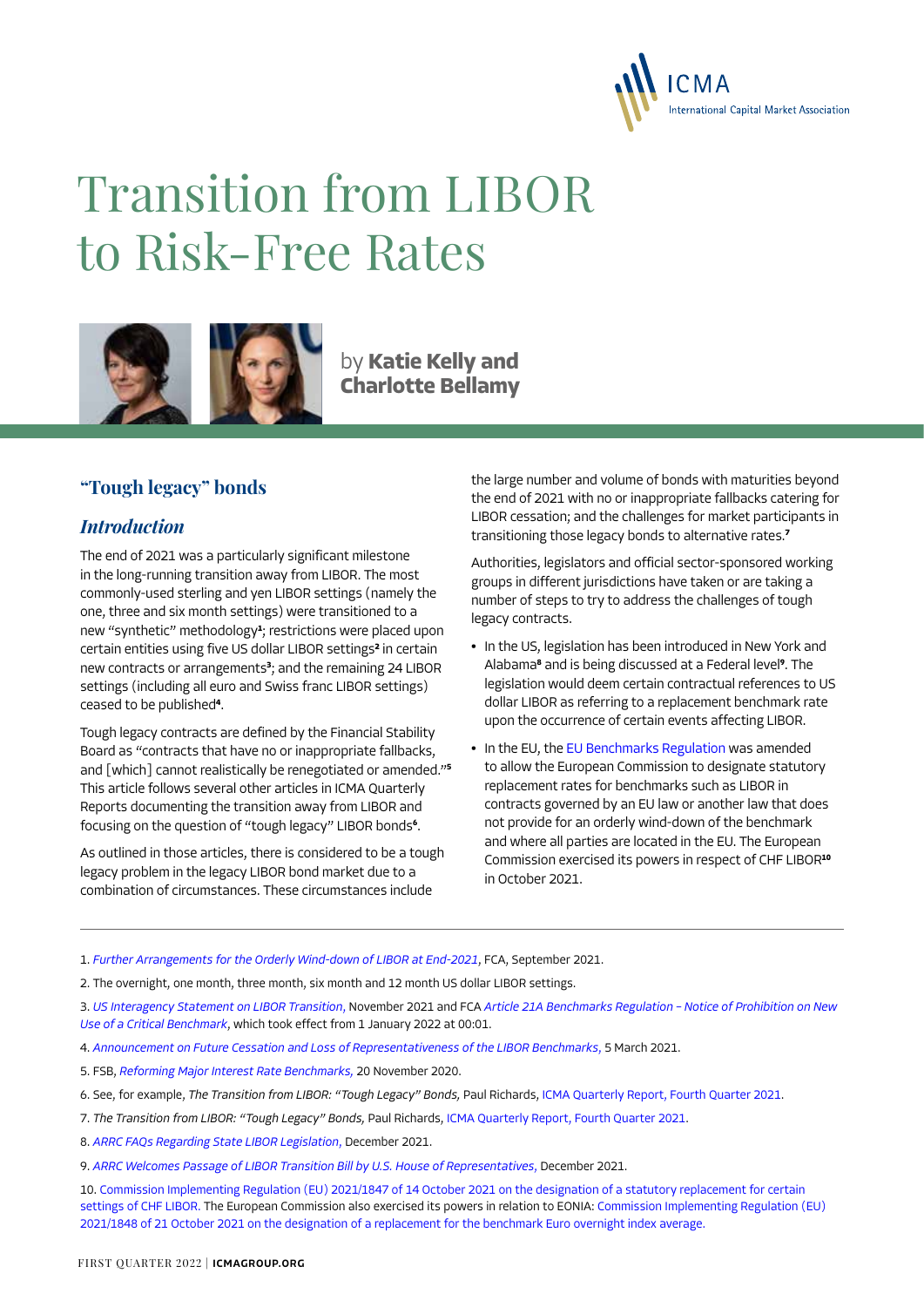**•** The UK took a different approach by amending the UK Benchmarks Regulation to give the FCA new powers to require continued publication of LIBOR by IBA on a different basis following the FCA determination that panel bank LIBOR is no longer representative of its underlying market. This is known as "synthetic LIBOR".

#### *Synthetic LIBOR*

Synthetic LIBOR was introduced for the one, three and six month sterling and yen LIBOR settings at the beginning of 2022. It is based upon:

- **•** the relevant risk-free rate (ie the ICE Term SONIA Reference Rates provided by ICE Benchmark Administration for sterling, and the Tokyo Term Risk Free Rates (TORF) provided by QUICK Benchmarks Inc., adjusted to be on a 360 day count basis, for Japanese yen); plus
- **•** the respective ISDA fixed spread adjustment (that is published for the purpose of ISDA's IBOR Fallbacks for the six LIBOR settings)**<sup>11</sup>**.

Synthetic LIBOR is available on the same screens and at the same time that LIBOR was historically published**<sup>12</sup>**, which is important from a practical and legal perspective.

Authorities and official sector-sponsored working groups have been clear that synthetic LIBOR is not to be used in new transactions**<sup>13</sup>**, and UK supervised entities are restricted from using it in new transactions under the UK Benchmarks Regulation**<sup>14</sup>**. Synthetic LIBOR does, however, provide a temporary bridging solution for tough legacy contracts, including in the bond market**<sup>15</sup>**.

The key issues for the bond market concerning the introduction of synthetic LIBOR related to (a) contract continuity; (b) restrictions upon use of synthetic LIBOR; and (c) the interaction of synthetic LIBOR with fallbacks for typical floating rate notes. Looking ahead, there is a

remaining question on the length of time that synthetic sterling LIBOR will be available.

#### *Contract continuity*

On the first question of contract continuity, the issues for bond market participants surrounded whether or not synthetic LIBOR would fit with all the different types of LIBOR references that are seen in legacy LIBOR bond contracts; and whether parties would seek to argue that synthetic LIBOR was not the rate they agreed to reference when they entered into their contract and that contractual fallbacks have been triggered.**<sup>16</sup>**

In the UK, the [Critical Benchmarks \(References and](https://bills.parliament.uk/bills/3045)  [Administrators' Liability\) Act 2021](https://bills.parliament.uk/bills/3045) was passed in December 2021 with the aim of addressing these issues. The Government stated in [Explanatory Notes](https://bills.parliament.uk/publications/42468/documents/624) that the legislation will "provide certainty that contractual references to LIBOR should continue to be treated as references to that benchmark where the FCA has directed a change in how LIBOR is calculated, ie synthetic LIBOR".

Outside of the UK, the Cross-Industry Committee on Japanese Yen Interest Rate Benchmarks published a *[Final](https://www.boj.or.jp/en/paym/market/jpy_cmte/cmt211119a.pdf)  [Report on the Results of the Public Consultation on the](https://www.boj.or.jp/en/paym/market/jpy_cmte/cmt211119a.pdf)  [Treatment of Tough Legacy Contracts in Japan](https://www.boj.or.jp/en/paym/market/jpy_cmte/cmt211119a.pdf)* in November 2021 setting out, among other things, information for market participants relating to questions of contract continuity and litigation risks. In the EU, the Chair of the Euro Risk Free Rates Working Group wrote a [letter](https://www.esma.europa.eu/sites/default/files/library/esma81-459-31_gbp_libor_jpy_libor_designation_letter_to_ec.pdf) to the European Commission on a possible designation of a statutory replacement rate for sterling and yen LIBOR under the EU Benchmarks Regulation, which is addressed in a subsequent section of this Quarterly Report.

11. *[Further Arrangements for the Orderly Wind-down of LIBOR at End-2021](https://www.fca.org.uk/news/press-releases/further-arrangements-orderly-wind-down-libor-end-2021)*, FCA, September 2021.

12. FCA *[Q&A on LIBOR and the FCA's Powers under the UK Benchmarks Regulation](https://www.fca.org.uk/markets/about-libor-transition/libor-and-fcas-powers-under-uk-benchmarks-regulation-questions-and-answers)*: "We welcome communication from Bloomberg and Refinitiv that all continuing LIBOR settings (including the 6 settings under a 'synthetic' methodology) will continue to be available on the same screens from the start of 2022 as they will at the end of 2021. We also welcome confirmation from IBA that it expects to make all continuing LIBOR settings (including the 6 settings under a 'synthetic' methodology) available to licensees through existing IBA licensee distribution services, as is the case for all current LIBOR settings."

13. See, for example, *[Further Arrangements for the Orderly Wind-down of LIBOR at End-2021](https://www.fca.org.uk/news/press-releases/further-arrangements-orderly-wind-down-libor-end-2021)*, FCA, September 2021: "These 6 LIBOR settings will be available only for use in some legacy contracts, and are not for use in new business" and Working Group on Euro Risk Free Rates' [Statement,](https://www.esma.europa.eu/sites/default/files/library/rfrwg_statement_on_dec_2021_cessation_events.pdf) December 2021: "the Working group on euro risk-free rates ("WGRFR") reminds market participants to cease entering into new contracts that use EONIA and EUR, GBP, CHF, JPY and USD LIBORs as soon as practicable and in general terms by 31 December 2021."

14. UK Benchmarks Regulation, Article 23B.

15. See, for example, FCA *[Q&A on LIBOR and the FCA's Powers under the UK Benchmarks Regulation](https://www.fca.org.uk/markets/about-libor-transition/libor-and-fcas-powers-under-uk-benchmarks-regulation-questions-and-answers)*: "[Synthetic LIBOR] should be viewed as providing a further period to complete transition of legacy contracts, rather than an alternative."

16. See ICMA's [response](https://www.icmagroup.org/assets/documents/Regulatory/Benchmark-reform/ICMA-response-to-UK-HMT-consultation-on-supporting-wind-down-of-critical-benchmarks150321.pdf) to HM Treasury's *[Consultation on Supporting the Wind-down of Critical Benchmarks](https://assets.publishing.service.gov.uk/government/uploads/system/uploads/attachment_data/file/961317/HMT_Safe_harbour_Consultation.pdf)*, March 2021 for further details.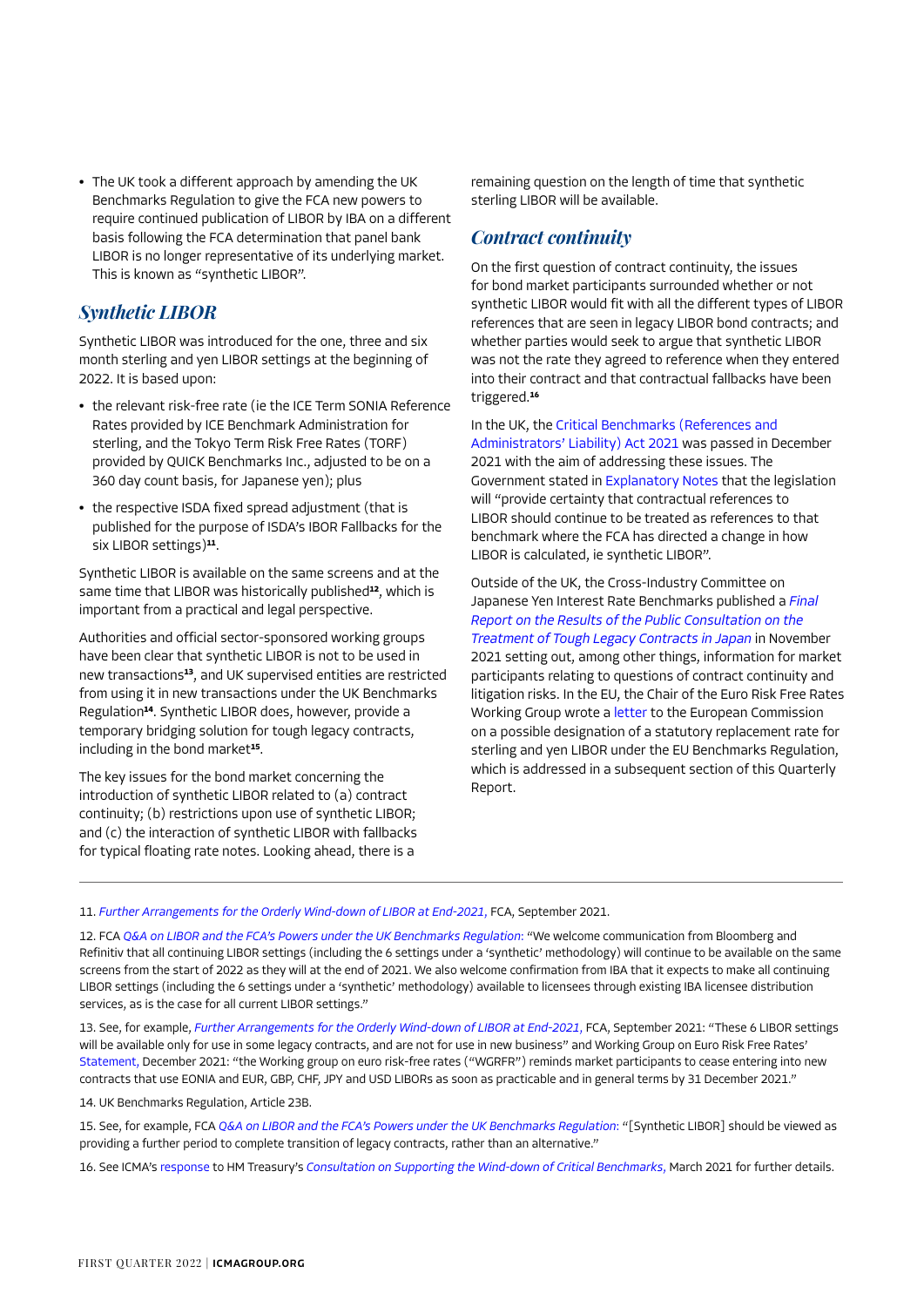## *Restrictions on use of synthetic LIBOR*

As noted above, authorities have been clear that synthetic LIBOR is not to be used in new transactions, and UK supervised entities are restricted from using it in new transactions under the UK Benchmarks Regulation.

The UK Benchmarks Regulation also restricts UK supervised entities from using synthetic LIBOR in *legacy* transactions, unless the FCA grants them permission to do so**<sup>17</sup>**. The FCA decided in November 2021 to permit, at least for the duration of 2022, use of synthetic sterling and yen LIBOR in all contracts except cleared derivatives**<sup>18</sup>**.

This broad permission is welcome for the bond market. It is likely that there would be significant legal and practical issues if synthetic LIBOR is published on a relevant screen page but UK supervised entities are restricted from using it for certain legacy bonds. Many bond contracts were not drafted with this scenario in mind, and so it is likely that there would be uncertainty as to whether fallbacks are triggered or not. In some cases, there might be other, quite significant, implications, such as events of default being triggered or mandatory redemption of legacy securitisations at par. From a practical perspective, it would be challenging to determine which bonds are able to use synthetic LIBOR and which are not.**<sup>19</sup>**

## *Interaction of synthetic LIBOR with bond market fallbacks*

The approach taken with respect to fallbacks in more recent LIBOR bonds has differed between the floating rate note and securitisation markets.

For floating rate notes, the precise formulation of fallback language varies but can be broadly categorised into three broad types:

**•** *Type 1 fallbacks.* These are traditional bond fallbacks triggered when the reference rate does not appear on the relevant screen page or the relevant screen page is unavailable. They are likely to provide for a "dealer poll" (see further below) before an ultimate fallback of applying the rate from the previous interest period. Type 1 fallbacks are therefore expected to result in floating rate notes becoming fixed rate notes in the event of LIBOR cessation.

- **•** *Type 2 fallbacks.* These provide for the issuer to appoint an independent agent to select an alternative rate and appropriate credit adjustment spread following certain trigger events, typically the permanent cessation of LIBOR and other events such as a prohibition or restriction on use.
- **•** *Type 3 fallbacks.* These are the same as Type 2 fallbacks but have an additional trigger event based on an announcement that the reference rate is or will no longer be representative.**<sup>20</sup>**

In the securitisation market, Type 2 and Type 3 fallbacks were considered less appropriate for many sections of the securitisation market for ratings and other reasons. The large majority of legacy LIBOR securitisations are likely to include Type 1 fallbacks. This includes securitisations issued after July 2017**<sup>21</sup>** that include AFME's [Model Benchmark Rate](https://www.afme.eu/Portals/0/globalassets/downloads/briefing-notes/2017/AFME Benchmark Rate Modification Language April 2018.pdf)  [Modification Language](https://www.afme.eu/Portals/0/globalassets/downloads/briefing-notes/2017/AFME Benchmark Rate Modification Language April 2018.pdf) allowing for a streamlined process for modifying references to LIBOR.**<sup>22</sup>**

Overall, bonds (including securitisations) with Type 1 fallbacks are likely to account for the large majority of legacy sterling LIBOR bonds with a maturity beyond the end of 2021 – probably in the region of 70%**<sup>23</sup>**.

For bonds and other contracts and arrangements governed by English law or another law of the UK, the [Critical](https://bills.parliament.uk/bills/3045)  [Benchmarks \(References and Administrators' Liability\) Act](https://bills.parliament.uk/bills/3045)  [2021](https://bills.parliament.uk/bills/3045) is designed not to prevent or affect the operation of fallback provisions. However, the Act clarifies that where a contract or arrangement has a fallback clause that is triggered by the cessation or unavailability of the benchmark in question, those clauses would *not* be triggered by the introduction of synthetic LIBOR**<sup>24</sup>**.

This, together with the FCA's permission to use synthetic LIBOR, means that typical Type 1 and Type 2 fallbacks in English law-governed floating rate notes are *not* expected to have been triggered by the introduction of synthetic LIBOR**<sup>25</sup>**, although legal analysis of the precise bond provisions in each case is required.

17. UK Benchmarks Regulation, Article 23B.

- 19. See *[ICMA Response to FCA Consultation Paper CP21/29 on Proposed Decisions on Use of LIBOR](https://www.icmagroup.org/assets/documents/Regulatory/Benchmark-reform/ICMA-response-to-FCA-CP-21-29-LIBOR-use-20-October-2021-201021.pdf)*, October 2021 for further information.
- 20. *[ICMA Response to FCA Consultation Paper 21/15](https://www.icmagroup.org/assets/documents/Regulatory/Benchmark-reform/ICMA-response-to-FCA-CP-21-15-16-June-2021-160621.pdf)*, June 2021, paragraph 4 on pages 4 5.

- 22. *[ICMA Response to FCA Consultation Paper 21/15](https://www.icmagroup.org/assets/documents/Regulatory/Benchmark-reform/ICMA-response-to-FCA-CP-21-15-16-June-2021-160621.pdf)*, June 2021, paragraph 6 on page 5.
- 23. *[ICMA Response to FCA Consultation Paper 21/15](https://www.icmagroup.org/assets/documents/Regulatory/Benchmark-reform/ICMA-response-to-FCA-CP-21-15-16-June-2021-160621.pdf)*, June 2021, paragraph 5 on page 5.
- 24. [Critical Benchmarks \(References and Administrators' Liability\) Bill Explanatory Notes,](https://bills.parliament.uk/publications/42468/documents/624) paragraph 30.

25. Clifford Chance, *[Synthetic LIBOR and the UK Critical Benchmarks \(References and Administrators' Liability\) Act 2021: 10 Things That You](https://www.cliffordchance.com/content/dam/cliffordchance/briefings/2021/12/synthetic-libor-and-the-uk-critical-benchmarks-10-things-that-you-need-to-know.pdf)  [Need to Know](https://www.cliffordchance.com/content/dam/cliffordchance/briefings/2021/12/synthetic-libor-and-the-uk-critical-benchmarks-10-things-that-you-need-to-know.pdf)*, December 2021.

<sup>18.</sup> *[FCA Confirms Rules for Legacy Use of Synthetic LIBOR Rates and no New Use of US dollar LIBOR](https://www.fca.org.uk/news/press-releases/fca-confirms-rules-legacy-use-synthetic-libor-no-new-use-us-dollar-libor)*, FCA, November 2021.

<sup>21.</sup> In July 2017, the Chief Executive of the FCA, the regulator and supervisor of the IBA, the administrator of LIBOR, [announced](https://www.fca.org.uk/news/speeches/the-future-of-libor) that the FCA would no longer persuade or compel banks to submit quotations for LIBOR after the end of 2021.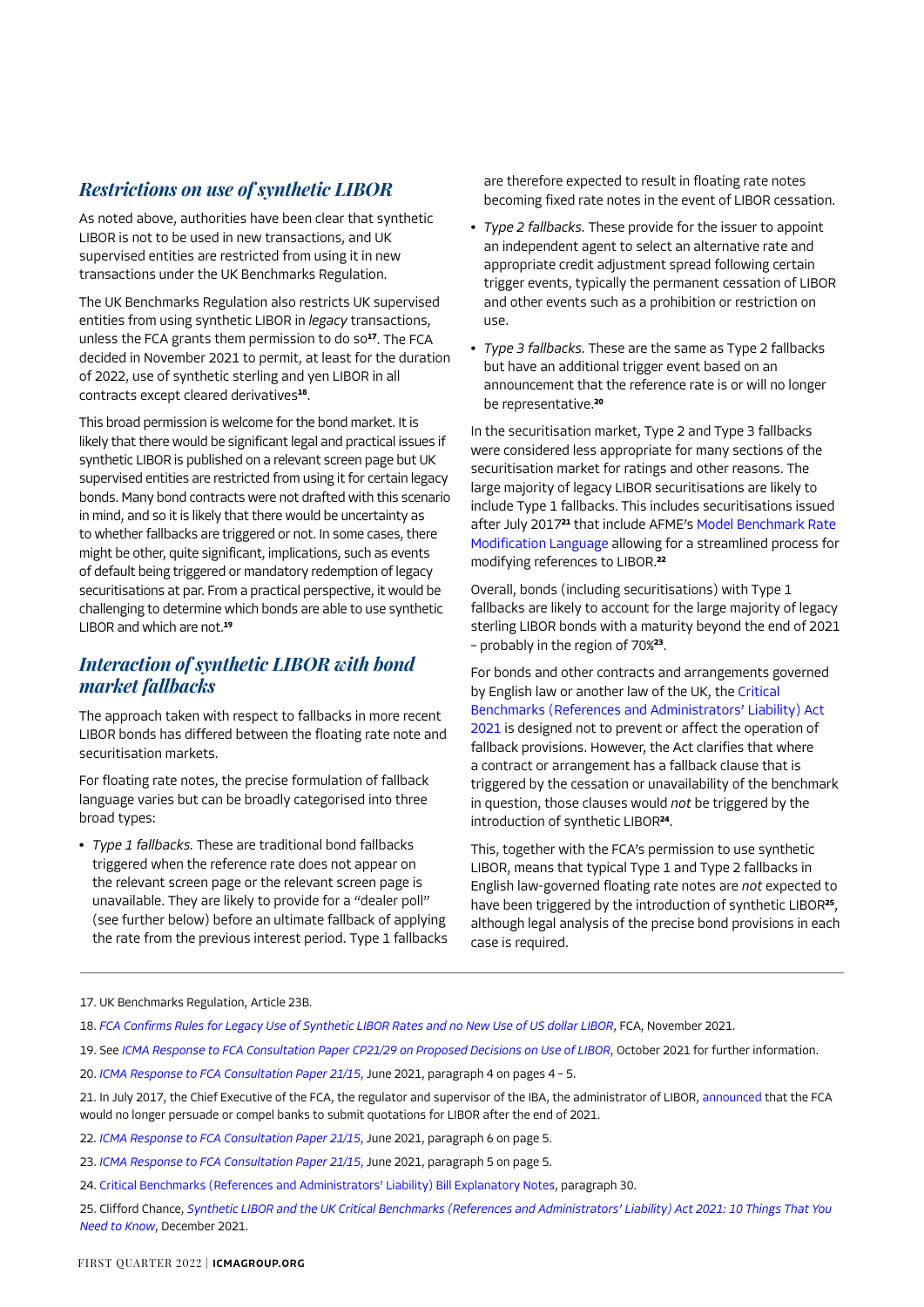In relation to Type 3 fallbacks, the FCA has issued announcements related to the non-representativeness of the synthetic LIBOR settings**<sup>26</sup>**. As such, it seems likely that many Type 3 fallbacks in floating rate notes will have been triggered**<sup>27</sup>**, although legal analysis of the precise bond provisions in each case is required.

For securitisations that contain AFME's [Model Benchmark](https://www.afme.eu/Portals/0/globalassets/downloads/briefing-notes/2017/AFME Benchmark Rate Modification Language April 2018.pdf)  [Rate Modification Language](https://www.afme.eu/Portals/0/globalassets/downloads/briefing-notes/2017/AFME Benchmark Rate Modification Language April 2018.pdf), it may be possible for the parties to adopt the streamlined process for transitioning away from LIBOR set out in those provisions. Legal analysis of the precise bond provisions in each case is required.

## *Length of availability of synthetic LIBOR*

Synthetic yen LIBOR will be available until the end of 2022**<sup>28</sup>**. It is currently unclear when synthetic sterling LIBOR will cease to be published. The UK Benchmarks Regulation allows the FCA to compel IBA to publish synthetic LIBOR for up to ten years, but the FCA must review its decision to compel IBA to continue to publish it at least annually**<sup>29</sup>**.

The FCA has been clear that users of LIBOR should continue to focus on active transition rather than relying on synthetic LIBOR, and that the FCA may consider progressively restricting continued permission to use synthetic LIBOR in legacy contracts if this would help to maintain progress towards an orderly cessation**<sup>30</sup>**. The [minutes](https://www.bankofengland.co.uk/minutes/2021/november/rfr-november-2021) of the Working Group on Sterling Risk-Free Reference Rates meeting in November 2021 state: "The FCA noted that, although the case for publishing synthetic LIBOR was strong, the scale of outstanding contracts varied across settings and tenors. The FCA will consider whether certain synthetic settings could be retired more rapidly than others." And in a [speech](https://www.fca.org.uk/news/speeches/so-long-libor-3-weeks-to-go) in December 2021, Edwin Schooling Latter of the FCA noted: "Based on the data for [2021], we concluded the case for continuing all three of these sterling tenors for 2022 was made. But it is worth noting that the case for 3-month sterling LIBOR was stronger than for 1-month and 6-month. When outstanding contracts that still reference a particular LIBOR setting have reduced significantly, it may no longer be proportionate for the FCA to require continued publication of that setting on a synthetic basis."

ICMA outlined the implications for the bond market of the withdrawal of synthetic sterling LIBOR in its [response](https://www.icmagroup.org/assets/documents/Regulatory/Benchmark-reform/ICMA-response-to-FCA-CP-21-29-LIBOR-use-20-October-2021-201021.pdf) to FCA consultation CP 21/29 on proposed decisions on the use of LIBOR; and noted that, for all legacy sterling LIBOR bonds

referencing synthetic LIBOR, it will be important that the FCA engages with the market and gives market participants sufficient notice (at least one year) before synthetic sterling LIBOR ceases to be published.

#### *Bonds referencing LIBOR settings that have ceased to be published: dealer polls*

The majority of legacy LIBOR bonds are understood to reference LIBOR settings that continue to be published after the end of 2021, either on a representative, panel-bank basis (ie overnight, one month, three month, six month or 12 month US dollar LIBOR settings) or a non-representative, synthetic basis (ie one month, three month or six month sterling or yen settings).

A relatively small number of bonds were understood to reference one of the LIBOR settings that ceased to be published at the end of 2021. For those bonds that are still outstanding and that have not been actively transitioned to an alternative rate, it is likely that the relevant fallback provisions (if any) have needed to be, or will need to be, applied in respect of the next interest determination following 31 December 2021.

Where the fallback provision is a Type 1 fallback, this will typically involve the operation of a "dealer poll" in which quotes for borrowing rates are collected from a range of dealers, in lieu of LIBOR itself.

Leading up to the cessation of the less frequently-used LIBOR settings at the end of 2021, some market participants queried how Type 1 fallbacks involving "dealer polls" were expected to operate.

Edwin Schooling Latter of the FCA provided clarification in a [speech](https://www.fca.org.uk/news/speeches/so-long-libor-3-weeks-to-go) in December 2021, noting: "…it seems rather optimistic to think [dealer polls] will work given that a principal reason for the end of LIBOR is banks' unwillingness to continue to provide such quotes for LIBOR itself. And we are now hearing exactly that prediction from various market participants – ie they won't work because quotes will not in practice be offered. Although we have asked for any information that suggests otherwise, we are not aware at this point of any firm that has confirmed a willingness to provide rates in response to such a poll after the relevant LIBOR setting is no longer published, other than where they have a contractual commitment to do so."

<sup>26.</sup> See, for example, *[FCA Announcement on Future Cessation and Loss of Representativeness of the LIBOR Benchmarks](https://www.fca.org.uk/publication/documents/future-cessation-loss-representativeness-libor-benchmarks.pdf)*, 5 March 2021 and *[FCA Notice of First Decision under Article 21\(3\) UK Benchmarks Regulation](https://www.fca.org.uk/publication/libor-notices/article-21-3-benchmarks-regulation-first-decision-notice.pdf)*, 10 September 2021.

<sup>27.</sup> Clifford Chance, *[Synthetic LIBOR and the UK Critical Benchmarks \(References and Administrators' Liability\) Act 2021: 10 Things That You](https://www.cliffordchance.com/content/dam/cliffordchance/briefings/2021/12/synthetic-libor-and-the-uk-critical-benchmarks-10-things-that-you-need-to-know.pdf)  [Need to Know](https://www.cliffordchance.com/content/dam/cliffordchance/briefings/2021/12/synthetic-libor-and-the-uk-critical-benchmarks-10-things-that-you-need-to-know.pdf)*, December 2021.

<sup>28.</sup> *[FCA Announcement on Future Cessation and Loss of Representativeness of the LIBOR Benchmarks](https://www.fca.org.uk/publication/documents/future-cessation-loss-representativeness-libor-benchmarks.pdf)*, 5 March 2021.

<sup>29.</sup> UK Benchmarks Regulation, Article 21(3).

<sup>30.</sup> *[Further Arrangements for the Orderly Wind-down of LIBOR at End-2021](https://www.fca.org.uk/news/press-releases/further-arrangements-orderly-wind-down-libor-end-2021)*, FCA, September 2021.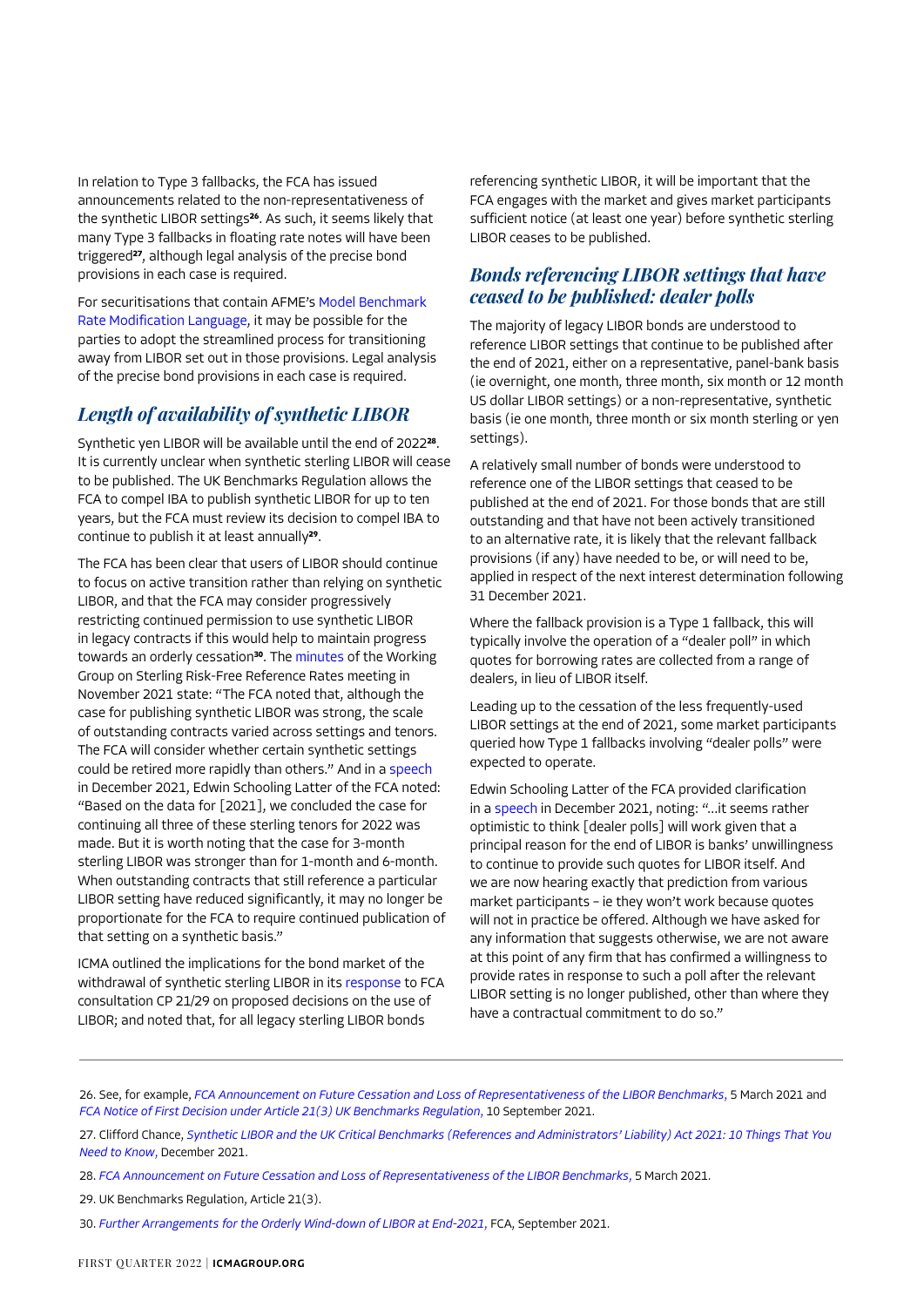"We do not think it would be appropriate or reasonable for us to put regulatory pressure on firms to respond to such polls. We understand that this would create a variety of conduct and other risks."

"However, it is helpful if market participants are able to assess and conclude at appropriate speed whether such dealer polls will work, and thus whether they must proceed to the next step in the waterfall, or contact the counterparty to agree alternative arrangements. Banks that might receive such requests may wish to consider setting up a centralised point to receive and make clear if any response will be provided to such requests. They may wish to consider being clear in their client or other communications where they have policies to decline to respond."

This position was also reflected in the [minutes](https://www.bankofengland.co.uk/minutes/2021/november/rfr-november-2021) of the Working Group on Sterling Risk-Free Reference Rates meeting in November 2021.

#### *Conclusion*

It is clear that synthetic LIBOR is not a permanent solution for tough legacy sterling and yen LIBOR bonds. Market participants will therefore need to continue to prioritise active transition away from legacy LIBOR bonds where that is feasible.

The approach taken to the operation of bond fallbacks that have been triggered due to cessation of publication or loss of representativeness of the relevant LIBOR setting at the end of 2021 could provide useful background and practical lessons for the time that other LIBOR settings cease to be published or lose representativeness in the future. However, bond fallback provisions vary in their general approach and precise drafting, and a careful legal analysis on a case-bycase basis will always be needed.

ICMA will continue to engage with members and the official sector, as appropriate, on the issue of tough legacy LIBOR bonds across the remaining LIBOR currencies.

**Contact: Charlotte Bellamy**  $\circleda$ **[charlotte.bellamy@icmagroup.org](mailto:charlotte.bellamy@icmagroup.org)** 

## **Continued active transition of sterling LIBOR-linked legacy bonds**

The consistent message from regulatory authorities globally has been, first, to cease new issuance of LIBOR-linked bonds, and second, to encourage the active transition of any instruments that already link to LIBOR. Aligning with this messaging, market-led developments in terms of SONIA conventions over the last number of months have helped to ensure that conditions for issuance of, and transition to, SONIA are optimal.

In the sterling market, over 90 sterling LIBOR-linked legacy bonds have already successfully transitioned to a SONIA basis using consent solicitation, a process which facilitates the amendment of bond terms. But while this represents roughly two thirds by value, the FCA estimates that there are 480 outstanding sterling LIBOR-linked legacy bonds. There are some challenges associated with consent solicitation: quorum and voting thresholds are high, and it can be hard to identify all investors and ensure their engagement. The cascade of information and communications between the parties is cumbersome, and may be compounded if there are different ownership structures in place, in particular as much of the operations process is conducted manually. Consent solicitations can be costly, time consuming and potentially complex. And some transactions may be too difficult to amend, such as securitisations where parties may be absent and there are complexities in the structure itself.

The FCA has [confirmed](https://www.fca.org.uk/news/press-releases/fca-confirms-rules-legacy-use-synthetic-libor-no-new-use-us-dollar-libor) that it will "allow the temporary use of synthetic sterling and yen LIBOR rates in all legacy LIBOR contracts, other than cleared derivatives, that have not been changed at or ahead of the end of December 2021". But in its associated [questions and](https://www.fca.org.uk/markets/about-libor-transition/libor-and-fcas-powers-under-uk-benchmarks-regulation-questions-and-answers)  [answers](https://www.fca.org.uk/markets/about-libor-transition/libor-and-fcas-powers-under-uk-benchmarks-regulation-questions-and-answers) (FCA Q&A), the FCA also states that "the ongoing availability of synthetic LIBOR beyond 2022 cannot be assured. The availability of synthetic LIBOR rates will be subject to annual review, so active transition will provide more certainty for the future".

So, although synthetic sterling LIBOR provides a pathway for transition for sterling LIBOR-linked legacy bonds, it is only temporary. This means that, notwithstanding the challenges already highlighted, the focus should remain on active transition, even when synthetic sterling LIBOR is published, for those longer-dated or perpetual bonds which may not be able to avail of it. The FCA Q&A also suggests that "in many cases there will also be advantages to moving to use of compounded risk-free rates at an earlier stage. It has the most robust underlying markets, and as the new market standard for most products, it will benefit from the greatest liquidity in hedging products".

The end date for the availability of synthetic yen LIBOR will be the end of 2022. Convening bondholder meetings to amend the terms of bonds is not a common process in Japan, and is not likely to be familiar to many Japanese market participants. However, according to the results of a [survey on the use of JPY LIBOR](https://www.fsa.go.jp/en/news/2021/20211101/libor_survey_english_20211101.pdf) conducted by the Financial Services Agency in Japan and the Bank of Japan, many of the 27 financial institutions surveyed replied that, for a large number of contracts that were not amended yet, they had already agreed with contracting parties on terms and conditions such as alternative interest rate benchmarks and the spread adjustment methodology.

US dollar LIBOR settings will cease at the end of June 2023, allowing more time for transition of US dollar LIBOR-linked legacy bonds. However, as under New York law amendments